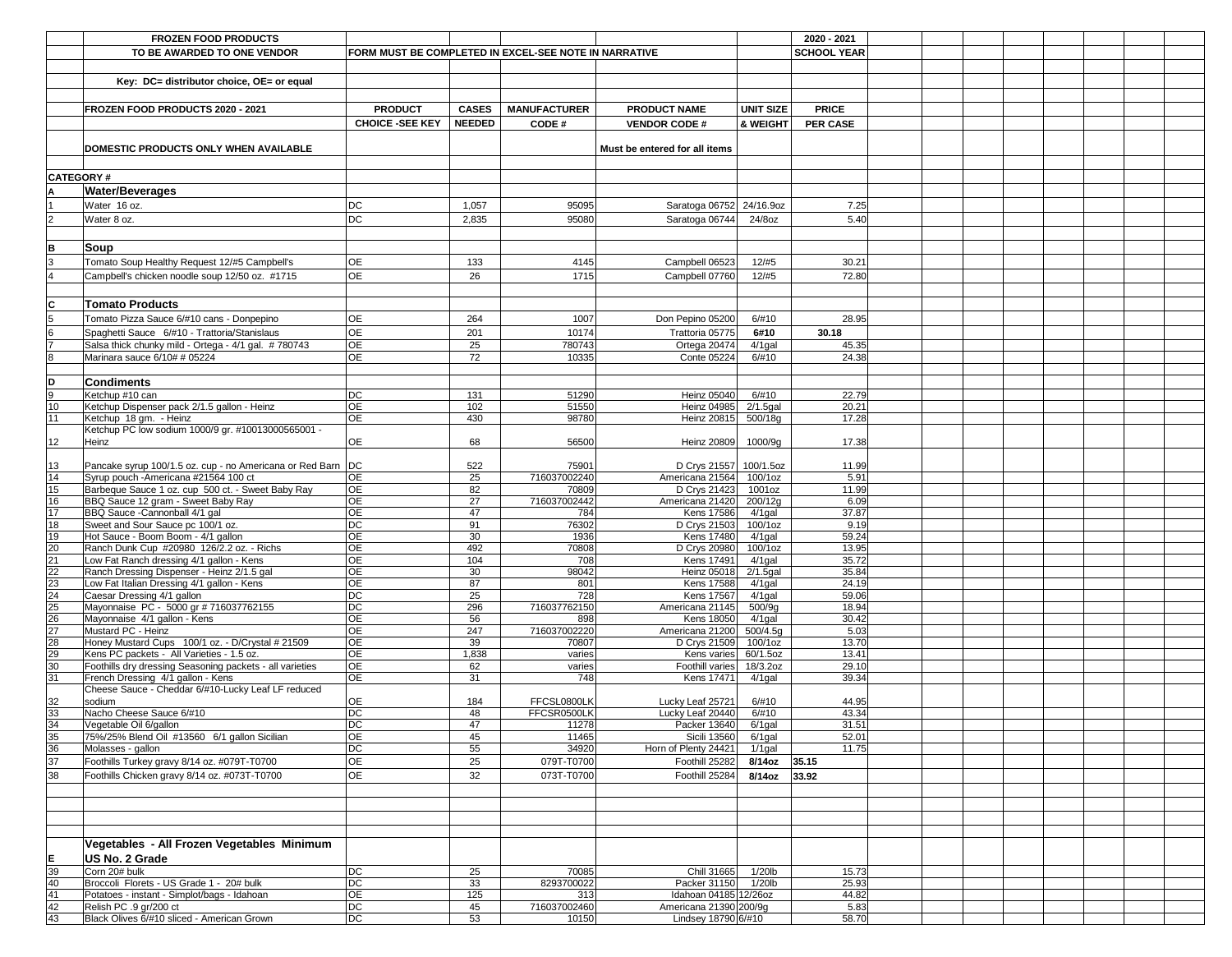|                       | <b>FROZEN FOOD PRODUCTS 2020 - 2021</b>                                                                | <b>PRODUCT</b>               | <b>CASES</b>  | <b>MANUFACTURER</b> | <b>PRODUCT NAME</b>                             | <b>UNIT SIZE</b> | <b>PRICE</b>    |  |  |  |
|-----------------------|--------------------------------------------------------------------------------------------------------|------------------------------|---------------|---------------------|-------------------------------------------------|------------------|-----------------|--|--|--|
|                       |                                                                                                        | <b>CHOICE -SEE KEY</b>       | <b>NEEDED</b> | CODE#               | <b>VENDOR CODE#</b>                             | & WEIGHT         | <b>PER CASE</b> |  |  |  |
|                       | DOMESTIC PRODUCTS ONLY WHEN AVAILABLE                                                                  |                              |               |                     | Must be entered for all items                   |                  |                 |  |  |  |
| 44                    | Pickles Dill Chip 5 gal                                                                                | DC                           | 67            | REG01               | Regal 19060 1/5gal                              |                  | 22.16           |  |  |  |
| 45                    | Banana pepper pickle - sliced - 4/1 gallon                                                             | DC                           | 49            | 654                 | Cosmo 18990 4/1gal                              |                  | 24.13           |  |  |  |
| 46                    | Kidney beans, domestic 6/ #10 cans                                                                     | DC                           | 25            | 1067877361          | Sunsource 02880 6/#10                           |                  | 25.28           |  |  |  |
| 47<br>48              | B&M Baked Beans 6/#10 #33049<br>Chili Beans with beef - Highland 6/#10 cans                            | $\overline{OE}$<br><b>OE</b> | 134<br>58     | 33049<br>390GF-HLM  | B&M 02720 6/#10<br>Highliand 19560 6/#10        |                  | 48.77<br>61.85  |  |  |  |
| 49                    | Instant Refried Beans 28 oz./ 6 bags                                                                   | DC                           | 60            | 10166               | Santiago 20345 6/28.1oz                         |                  | 45.60           |  |  |  |
| 50                    | Plantains - frozen sliced bulk - 10/30#                                                                | DC                           | 29            | 470615              | Comida 25132 4/6lb                              |                  | 45.40           |  |  |  |
|                       |                                                                                                        |                              |               |                     |                                                 |                  |                 |  |  |  |
|                       | <b>Spices</b>                                                                                          |                              |               |                     |                                                 |                  |                 |  |  |  |
| 51                    | <b>Granulated Garlic 21 oz.</b>                                                                        | <b>DC</b>                    | 48            | 3551                | HM 27294 1/25oz                                 |                  | 8.84            |  |  |  |
| $\overline{52}$<br>53 | Garlic Spray (Butter Buds Buttermist) - 14 oz., 6/cs<br>Dehydrated onion 3#                            | OE<br><b>DC</b>              | 64<br>42      | 56217<br>73533      | Butter Buds 13714 6/17oz<br>Nifda 03781 1/3lb   |                  | 22.83<br>10.30  |  |  |  |
|                       |                                                                                                        |                              |               |                     |                                                 |                  |                 |  |  |  |
| G                     | <b>Bakery</b>                                                                                          |                              |               |                     |                                                 |                  |                 |  |  |  |
| 54                    | Granulated Sugar 50#                                                                                   | <b>DC</b>                    | 25            | 403305              | Domino 12440 1/50lb                             |                  | 26.01           |  |  |  |
|                       |                                                                                                        |                              |               |                     |                                                 |                  |                 |  |  |  |
| H.                    | <b>Poultry</b>                                                                                         |                              |               |                     |                                                 |                  |                 |  |  |  |
| 55                    | Chicken Patty - Tyson #10703040928 148/3.5 oz.                                                         | <b>OE</b>                    | 735           | 70304               | Tyson 35560 148/3.54oz                          |                  | 58.97           |  |  |  |
|                       | Buffalo Chicken Patties - Tyson Hot & Spicy 3.49 oz. - man                                             |                              |               |                     |                                                 |                  |                 |  |  |  |
| 56                    | code 10703140928                                                                                       | <b>OE</b>                    | 82            | 70314               | Tyson 35570 148/3.53oz                          |                  | 79.56           |  |  |  |
|                       | Whole grain breaded Chicken Pattie - Advance Pierre -3 oz.                                             |                              |               |                     |                                                 |                  |                 |  |  |  |
| 57                    | man code 24530-0                                                                                       | <b>OE</b>                    | 65            | 24530-0             | Advance Pierre 38178 60/3oz                     |                  | 32.16           |  |  |  |
| 58                    | Goldkist chicken Homestyle WG chicken nuggets #6116 -<br>$30\frac{t}{c}$ case                          | <b>OE</b>                    | 25            | 6116                | Goldkist 36105 1/30lb                           |                  | 76.76           |  |  |  |
| 59                    | WG Chicken Nuggets #54487 Rich Chicks 20#                                                              | <b>OE</b>                    | 241           | 54487               | Rich Chicks 36018 4/5lb                         |                  | 66.60           |  |  |  |
|                       | Brakebush Brothers Seasonal Chicken Nuggets-all seasons-                                               |                              |               |                     |                                                 |                  |                 |  |  |  |
| 60                    | #10 case-#5639,5641,5640,5633,5646,5914                                                                | <b>OE</b>                    | 120           | 5640-varies         | Brakebush 99174-varies 145/1.1oz                |                  | 31.10           |  |  |  |
| 61                    | Chicken chunk nugget WG FC #10023780928 - Tyson                                                        | <b>OE</b>                    | 55            | 2378                | Tyson 35879 250/.69oz                           |                  | 22.64           |  |  |  |
| 62                    | Teriyaki Chicken Dippers - 400 count/.75 oz. -Pierre # 2417 OE                                         |                              | 56            | 2417                | Advance Pierre 38195 400/.75oz                  |                  | 45.29           |  |  |  |
|                       | Brakebush Gold n Spice breaded chicken breast strips - fully                                           |                              |               |                     |                                                 |                  |                 |  |  |  |
| 63                    | cooked, chopped & formed #5843 10# box                                                                 | <b>OE</b>                    | 198           | 5843                | Brakebush 36168 10 lb                           |                  | 27.78           |  |  |  |
|                       |                                                                                                        |                              |               |                     |                                                 |                  |                 |  |  |  |
| 64<br>65              | Chicken Tenders crispy - Tyson # 10703340928 450/1.13                                                  | <b>OE</b><br><b>OE</b>       | 85            | 70334               | Tyson 35558 450/1.13oz<br>Tyson R 36276 1/175ct |                  | 73.89<br>33.49  |  |  |  |
|                       | Tyson boneless wings #10383240928 1/175 ct<br>Chicken Wings - 1st & 2nd sections-Tyson #10346960928-   |                              | 419           |                     |                                                 |                  |                 |  |  |  |
| 66                    | 30#                                                                                                    | <b>OE</b>                    | 49            | t34696              | Tyson 34696 30 lb                               |                  | 99.99           |  |  |  |
|                       | Popcorn Chicken Tyson #10703680928 4/300 pc 32.79#                                                     |                              |               |                     |                                                 |                  |                 |  |  |  |
| 67                    | case                                                                                                   | <b>OE</b>                    | 36            | 70368               | Tyson 35569 6/300pc                             |                  | 59.99           |  |  |  |
| 68                    | Popcorn Chicken Rich Chix #99403 4/5#<br>Tyson chicken XL oven roasted drumstick - #35584 - 105        | <b>OE</b>                    | 190           | 94403               | Rich Chicks 36016 4/5lb                         |                  | 80.07           |  |  |  |
| 69                    | servings                                                                                               | <b>OE</b>                    | 146           | 26435               | Tyson 35557 105ct                               |                  | 80.92           |  |  |  |
|                       | General Tso's chicken WG #72003 Asian Food Solutions                                                   |                              |               |                     |                                                 |                  |                 |  |  |  |
| 70                    | 176/cs                                                                                                 | <b>OE</b>                    | 42            | 72003               | Asian 98907 6/5-6/2lb                           |                  | 141.34          |  |  |  |
| 71                    | Corn Dog Chicken 72 ct                                                                                 | DC                           | 96            | 95150               | Foster Farms 46222 1/72ct                       |                  | 31.28           |  |  |  |
| 72                    | Jennie O natural choice tender brown turkey breast #846902<br>16.92#                                   | <b>OE</b>                    | 30            | 846902              | Jennie O 36653 2/8#avg                          |                  | 4.46            |  |  |  |
|                       |                                                                                                        |                              |               |                     |                                                 |                  |                 |  |  |  |
|                       |                                                                                                        |                              |               |                     |                                                 |                  |                 |  |  |  |
|                       |                                                                                                        |                              |               |                     |                                                 |                  |                 |  |  |  |
|                       |                                                                                                        |                              |               |                     |                                                 |                  |                 |  |  |  |
|                       |                                                                                                        |                              |               |                     |                                                 |                  |                 |  |  |  |
|                       |                                                                                                        |                              |               |                     |                                                 |                  |                 |  |  |  |
|                       |                                                                                                        |                              |               |                     |                                                 |                  |                 |  |  |  |
|                       |                                                                                                        |                              |               |                     |                                                 |                  |                 |  |  |  |
|                       |                                                                                                        |                              |               |                     |                                                 |                  |                 |  |  |  |
|                       |                                                                                                        |                              |               |                     |                                                 |                  |                 |  |  |  |
|                       | <b>Beef</b>                                                                                            |                              |               |                     |                                                 |                  |                 |  |  |  |
|                       | All Beef Hot Dogs - 4/5# - 20# case -Low Sodium Meister                                                |                              |               |                     |                                                 |                  |                 |  |  |  |
| 73                    | <b>Chef</b>                                                                                            | <b>OE</b>                    | 146           | 48169               | Amour 42764 2/5lb                               |                  | 28.55           |  |  |  |
| $\overline{74}$<br>75 | Low sodium Hot Dog - 12# case - Kayem skinless<br>Jennie O Combo pack (ham, salami, bologna) code 2095 | OE<br><b>OE</b>              | 161<br>30     | 1018<br>2095        | Kayem 98580 4/3lb<br>Jennie O 36543 12/1lb      |                  | 41.10<br>37.81  |  |  |  |
| $\overline{76}$       | Deli Genoa Salami 2/5#                                                                                 | $\overline{DC}$              | 25            | 40634               | Hormel 43165 2/5lb avg                          |                  | 2.97            |  |  |  |
|                       | Advance Pierre smoky grill beef steak w/wrappers 100/3 oz.                                             |                              |               |                     |                                                 |                  |                 |  |  |  |
| 77                    | code 3754                                                                                              | <b>OE</b>                    | 25            | 3754                | Advance Pierre 55584 100/3oz                    |                  | 4.45 FFS        |  |  |  |
|                       | Fully cooked GF, soy free Meatball - Maidrite #37614 30#                                               |                              |               |                     |                                                 |                  |                 |  |  |  |
| 78                    | case                                                                                                   | <b>OE</b>                    | 120           | 4675                | Maid Rite 37614 1/30lb                          |                  | 125.24          |  |  |  |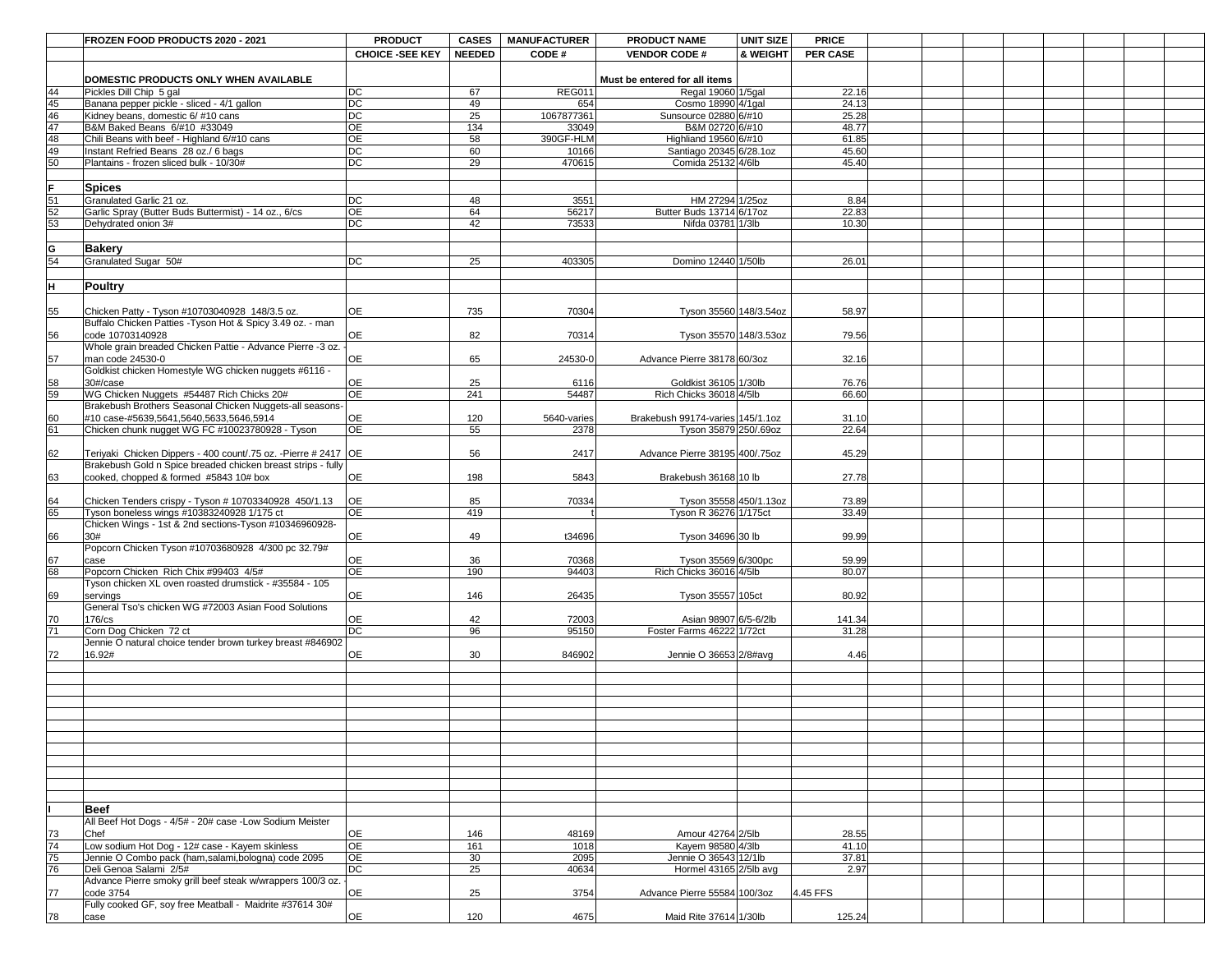|                  | <b>FROZEN FOOD PRODUCTS 2020 - 2021</b>                     | <b>PRODUCT</b>         | <b>CASES</b>  | <b>MANUFACTURER</b> | <b>PRODUCT NAME</b>              | <b>UNIT SIZE</b>    | <b>PRICE</b>    |  |  |  |  |
|------------------|-------------------------------------------------------------|------------------------|---------------|---------------------|----------------------------------|---------------------|-----------------|--|--|--|--|
|                  |                                                             | <b>CHOICE -SEE KEY</b> | <b>NEEDED</b> |                     |                                  | <b>&amp; WEIGHT</b> | <b>PER CASE</b> |  |  |  |  |
|                  |                                                             |                        |               | CODE#               | <b>VENDOR CODE#</b>              |                     |                 |  |  |  |  |
|                  |                                                             |                        |               |                     |                                  |                     |                 |  |  |  |  |
|                  | DOMESTIC PRODUCTS ONLY WHEN AVAILABLE                       |                        |               |                     | Must be entered for all items    |                     |                 |  |  |  |  |
| 79               | Meatballs Chic-Beef Advance 1 oz. #37610 1/10#              | <b>OE</b>              | 67            | 75-510              | Advance Pierre 37615 1/10lb      |                     | 19.74           |  |  |  |  |
| 80               | Meatballs Chic-Beef Packer .5 oz. #37615 1/10#              | OE                     | 549           | 75-505              | Advance Pierre 37610 1/10lb      |                     | 27.20           |  |  |  |  |
|                  | Advance Pierre Smoky grill flamed broiled chopped beef      |                        |               |                     |                                  |                     |                 |  |  |  |  |
| 81               | steak # 3854 - 18.75# cs - 100/cs                           | <b>OE</b>              | 30            | 52302               | Advance 15-230-2 160/30z         |                     | 134.20          |  |  |  |  |
| 82               | Manwich - Hunts 6/#10                                       | <b>OE</b>              | 31            | 44181               | Hunts 05545 4/#10                |                     | 28.12           |  |  |  |  |
| 83               | Beef Patty - Maid Rite # 75156-93427                        | <b>OE</b>              | 25            | 93427               | Maid Rite 55535 1/30lb           |                     | 4.45 FFS        |  |  |  |  |
| 84               | Jack Links Original Beef Jerky 1/48 ct .85 oz.              | <b>OE</b>              | 25            | 7721                | Jack Links 11820 48/.85oz        |                     | 60.46           |  |  |  |  |
| 85               | Sliced Pepperoni 2/5 lb. #2002815220144                     | <b>DC</b>              | 62            | 104237              | Tyson 43065 1/10lb               |                     | 28.45           |  |  |  |  |
| 86               | Mini Corn Dogs Raeford Farms 10# box # 20420                | OE                     | 150           | 20420               | House of Raeford 44018 239/.67oz |                     | 23.41           |  |  |  |  |
|                  |                                                             |                        |               |                     |                                  |                     |                 |  |  |  |  |
|                  |                                                             |                        |               |                     |                                  |                     |                 |  |  |  |  |
|                  | Pork                                                        |                        |               |                     |                                  |                     |                 |  |  |  |  |
| $\overline{87}$  | Round Precooked Bacon - 192/case                            | <b>DC</b>              | 32            | 25779               | Hormel 44005 1/192ct             |                     | 33.89           |  |  |  |  |
| 88               | Bacon Bits (real) 10 # #F013618P                            | DC                     | 25            | 12254               | Cudahy 42760 1/10lb              |                     | 54.70           |  |  |  |  |
| 89               | Ham boiled 10% low sodium - Hormel - 1/13 lb. # 23941       | <b>OE</b>              | 133           | 23941               | Hormel 43320 1/13lb              |                     | 26.56           |  |  |  |  |
| $\overline{90}$  | Sausage Link 1 oz. - precooked breakfast mild-Jones         | <b>OE</b>              | 339           | 18505               | Jones 43669 160/1oz              |                     | 22.76           |  |  |  |  |
| 91               | Pork Sausage Patty - fully cooked #3750 Tyson 18.75#        | <b>OE</b>              | 117           | 3750                | Advance Pierre 55588 250/1.2oz   |                     | $4.45$ FFS      |  |  |  |  |
|                  |                                                             |                        |               |                     |                                  |                     |                 |  |  |  |  |
| 92               | Pork Sausage Patty - fully cooked Jones #43665 160/1 oz. OE |                        | 26            | 18755               | Jones 43665 160/1oz              |                     | 29.45           |  |  |  |  |
|                  | Breakfast Sausage Patty- Jones fully cooked #018755 80/2    |                        |               |                     |                                  |                     |                 |  |  |  |  |
| 93               |                                                             | <b>OE</b>              | 60            | 18750               | Jones 43675 80/2oz               |                     | 29.45           |  |  |  |  |
| 94               | Advance Pierre Honey BBQ ribs -100/3 oz. - code 3753        | <b>OE</b>              | 510           | 3753                | Advance Pierre 55582 100/3oz     |                     | 4.45FFS         |  |  |  |  |
|                  |                                                             |                        |               |                     |                                  |                     |                 |  |  |  |  |
|                  |                                                             |                        |               |                     |                                  |                     |                 |  |  |  |  |
| 95               | Advance Pierre Honey BBQ Pork rib 100/3 oz.-code 3787       | <b>OE</b>              | 70            | 3787                | Advance Pierre 55585 100/30z     |                     | 4.45FFS         |  |  |  |  |
| 96               | Rib B Que 2.5 oz.                                           | OE                     | 46            | 44-531-0            | Advance Pierre 38177 100/2.5oz   |                     | 47.48           |  |  |  |  |
|                  |                                                             |                        |               |                     |                                  |                     |                 |  |  |  |  |
|                  | Potatoes                                                    |                        |               |                     |                                  |                     |                 |  |  |  |  |
| $\overline{97}$  | Potato Rounds (Puffs) - Oven Ready - McCain                 | <b>OE</b>              | 544           | OIF00215A           | McCain 99981 6/5lb               |                     | 31.28           |  |  |  |  |
| 98               | Tater puff fries 8/5lb. - MAFARM #7925                      | <b>OE</b>              | 25            | 7925                | Maderia 32381 8/5lb              |                     | 35.34           |  |  |  |  |
| 99               | Smiles - Oven Ready - McCain                                | <b>OE</b>              | 189           | OIF03456            | McCain 32035 6/4lb               |                     | 31.97           |  |  |  |  |
| 100              | Preformed Hash Browns - Oven Ready - McCain                 | <b>OE</b>              | 45            | 1000006188          | McCain 32271 6/5lb               |                     | 39.05           |  |  |  |  |
| 101              | Hash Browns - Orelda 120/2.3 oz                             | <b>OE</b>              | 185           | OIF00589A           | McCain 99322 120/2.3oz           |                     | 31.51           |  |  |  |  |
| 102              | Curly Fries - Seasoned - Oven Ready - McCain                | <b>OE</b>              | 490           | MCL03622            | McCain 32075 6/4lb               |                     | 24.94           |  |  |  |  |
| 103              |                                                             | <b>OE</b>              | 47            | OIF00024A           | McCain 32215 6/5lb               |                     | 31.41           |  |  |  |  |
|                  | Wedges with skin - Oven Ready - McCain                      |                        |               |                     |                                  |                     |                 |  |  |  |  |
|                  | Fries Wedge Seasoned Bake - McCain # 1000000496 6/5         |                        |               |                     |                                  |                     |                 |  |  |  |  |
| 104              |                                                             | <b>OE</b>              | 70            | 1000000496          | McCain 32167 6/5lb               |                     | 37.06           |  |  |  |  |
| 105              | Sweet Potato Fries - 6/2.5# - McCain                        | <b>OE</b>              | 52            | <b>MCF04566</b>     | Harvest 32230 6/2.5lb            |                     | 25.76           |  |  |  |  |
|                  | McCain Harvest Splendor Deep Groove Crinkles 6/2.5#         |                        |               |                     |                                  |                     |                 |  |  |  |  |
| 106              | bags - McCain                                               | <b>OE</b>              | 35            | <b>MCF04566</b>     | Harvest 32230 6/2.5lb            |                     | 25.76           |  |  |  |  |
| 107              | Crinkle Cut Fries 6/5#                                      | <b>DC</b>              | 28            | <b>SNO63</b>        | Snowflake $32140 6/5lb$          |                     | 28.75           |  |  |  |  |
| 108              | Idahoan Real Mashed 12 ct/26 oz case # 2970000313           | <b>OE</b>              | 25            | 29700-00313         | Idahoan 04185 12/26oz            |                     | 44.82           |  |  |  |  |
| 109              | Resers Mashed Potato (Fresh) 4/5#                           | OE                     | 30            | 14439               | Resers 30010 4/5 lb              |                     | 26.68           |  |  |  |  |
|                  |                                                             |                        |               |                     |                                  |                     |                 |  |  |  |  |
|                  |                                                             |                        |               |                     |                                  |                     |                 |  |  |  |  |
|                  |                                                             |                        |               |                     |                                  |                     |                 |  |  |  |  |
|                  |                                                             |                        |               |                     |                                  |                     |                 |  |  |  |  |
|                  |                                                             |                        |               |                     |                                  |                     |                 |  |  |  |  |
|                  |                                                             |                        |               |                     |                                  |                     |                 |  |  |  |  |
|                  |                                                             |                        |               |                     |                                  |                     |                 |  |  |  |  |
|                  |                                                             |                        |               |                     |                                  |                     |                 |  |  |  |  |
|                  |                                                             |                        |               |                     |                                  |                     |                 |  |  |  |  |
|                  |                                                             |                        |               |                     |                                  |                     |                 |  |  |  |  |
|                  |                                                             |                        |               |                     |                                  |                     |                 |  |  |  |  |
|                  |                                                             |                        |               |                     |                                  |                     |                 |  |  |  |  |
|                  |                                                             |                        |               |                     |                                  |                     |                 |  |  |  |  |
|                  |                                                             |                        |               |                     |                                  |                     |                 |  |  |  |  |
|                  |                                                             |                        |               |                     |                                  |                     |                 |  |  |  |  |
|                  | <b>Fruit/Fruit Juice</b>                                    |                        |               |                     |                                  |                     |                 |  |  |  |  |
| $\overline{110}$ | Orange 4 oz                                                 | DC                     | 937           | 42297               | Ardmore 32706 70/4oz             |                     | 9.43            |  |  |  |  |
| 111              | Apple Cherry Juice - Ardmore 70/4 oz                        | OE                     | 209           | 42292               | Ardmore 32508 70/4oz             |                     | 9.18            |  |  |  |  |
| 112              | Mango Wango Juice - Ardmore 70/4 oz                         | <b>OE</b>              | 25            | 45711               | Ardmore 32702 70/4oz             |                     | 13.05           |  |  |  |  |
| 113              | Apple 4 oz                                                  | <b>DC</b>              | 1,487         | 42298               | Ardmore 32506 70/4oz             |                     | 8.35            |  |  |  |  |
| 114              | Grape 4 oz                                                  | DC                     | 385           | 42301               | Ardmore 32606 70/4oz             |                     | 9.79            |  |  |  |  |
|                  | Switch juice - all varieties 24/8.4 oz                      | OE                     |               |                     |                                  |                     |                 |  |  |  |  |
| 115              |                                                             |                        | 500           | 7C2480GF-varies     | Switch 06681-varies 24/8oz       |                     | 12.94           |  |  |  |  |
|                  | Envy sparkling fruit juice-all flavors-8 oz can             |                        |               |                     |                                  |                     |                 |  |  |  |  |
| 116              | #2022/2015/2008/2077/2039                                   | <b>OE</b>              | 100           | 2022-varies         | Envy 06672-varies $24/8$ oz      |                     | 13.20           |  |  |  |  |
| 117              | Sidekicks, Assorted Flavors 84/4.4 oz                       | OE                     | 56            | 2021-varies         | Sidekicks 41095-varies 84/4.4oz  |                     | 37.47           |  |  |  |  |
| 118              | Applesauce 6/#10                                            | OE                     | 40            |                     | Sunsource 01020 6/#10            |                     | 26.69           |  |  |  |  |
| 119              | Applesauce unsweetened 4 oz cup 96/cs                       | <b>DC</b>              | 98            | <b>FFASU1350</b>    | Mussleman 01062 96/4.5oz         |                     | 23.30           |  |  |  |  |
| 120              | Applesauce, strawberry 94/4 oz or 4.5 oz                    | DC                     | 42            | A1490               | ZeeZee 01052 96/4.5oz            |                     | 28.58           |  |  |  |  |
| 121              | Pineapple Chunks - 6/#10                                    | $\overline{DC}$        | 157           | 13138               | Noeast 01740 6/#10               |                     | 34.39           |  |  |  |  |
| 122              | Pineapple Tidbits Juice Pack 6/#10                          | DC                     | 94            | 19463               | Noeast 01860 6/#10               |                     | 29.65           |  |  |  |  |
| 123              | Frozen Blueberries 30#                                      | DC                     | 25            | 66813               | N Caro 30840 1/30lb              |                     | 44.36           |  |  |  |  |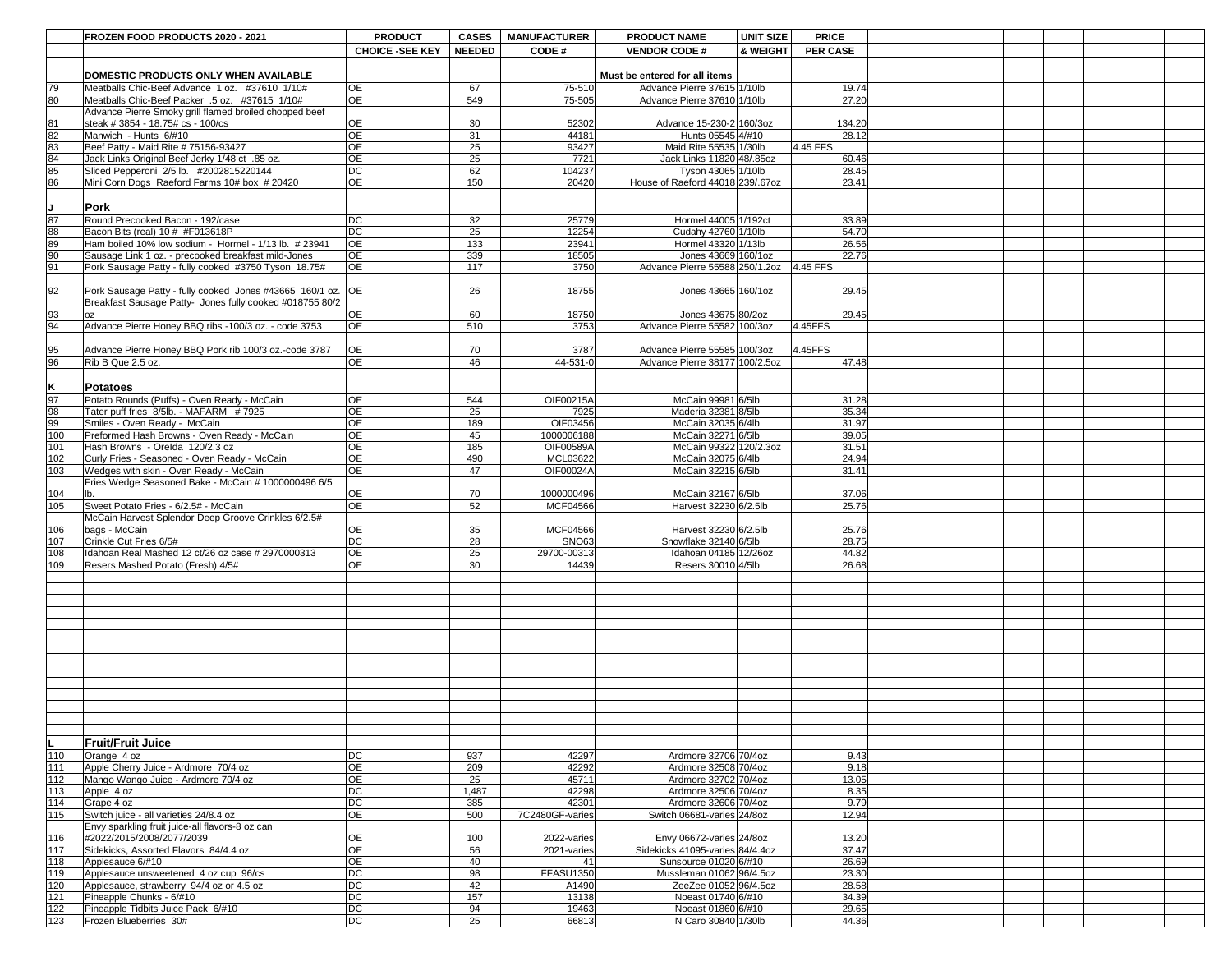|                         | <b>FROZEN FOOD PRODUCTS 2020 - 2021</b>                                                 | <b>PRODUCT</b>               | <b>CASES</b>  | <b>MANUFACTURER</b> | <b>PRODUCT NAME</b>                 | <b>UNIT SIZE</b>        | <b>PRICE</b>    |  |  |  |
|-------------------------|-----------------------------------------------------------------------------------------|------------------------------|---------------|---------------------|-------------------------------------|-------------------------|-----------------|--|--|--|
|                         |                                                                                         | <b>CHOICE -SEE KEY</b>       | <b>NEEDED</b> | CODE#               | <b>VENDOR CODE#</b>                 | <b>&amp; WEIGHT</b>     | <b>PER CASE</b> |  |  |  |
|                         |                                                                                         |                              |               |                     |                                     |                         |                 |  |  |  |
|                         | <b>DOMESTIC PRODUCTS ONLY WHEN AVAILABLE</b>                                            |                              |               |                     | Must be entered for all items       |                         |                 |  |  |  |
| 124                     | Raisins - individual boxes - 144/case                                                   | DC                           | 38            | 5318                | <b>Select 01938</b>                 | 144/1.5oz               | 33.46           |  |  |  |
|                         | Dole Fruit Cups - Tropical Juice Fruit Cup, Shelf Stable 36/4                           |                              |               |                     |                                     |                         |                 |  |  |  |
| 125                     | oz/case                                                                                 | OE                           | 28            | 3048                | Dole 06322                          | 36/4oz                  | 19.61           |  |  |  |
| 126                     | Dole Pineapple Cups 36/4 oz                                                             | <b>OE</b>                    | 110           | 419                 | <b>Dole 06327</b>                   | 36/4oz                  | 14.96           |  |  |  |
| $127$                   | Dole Mandarin Orange Cups 4 oz 48/cs                                                    | <b>OE</b>                    | 125           | 4208                | <b>Dole 06328</b>                   | 36/4oz                  | 18.50           |  |  |  |
| 128                     | Peach Cups 4.4 oz Delmonte 48/cs                                                        | <b>OE</b>                    | 70            | 2004820             | Delmonte 06446                      | 48/4.4oz                | 37.65           |  |  |  |
| 129                     | Pear Cups 4.4 oz Delmonte 48/cs                                                         | <b>OE</b>                    | 65            | 2004529             | Delmonte 06330                      | 48/4.4oz                | 37.65           |  |  |  |
| 130<br>131              | Mixed Fruit Cups 4.4 oz Delmonte<br>Mandarin Oranges 6/#10 can                          | <b>OE</b><br>$\overline{DC}$ | 75<br>176     | 2004530<br>14724    | Delmonte 06339<br>Ambros 01500      | 48/4.4oz<br>6/#10       | 48.86           |  |  |  |
|                         | Shelf Stable Juice Box - 100% Fruit Juice - all varieties -                             |                              |               |                     |                                     |                         | 30.02           |  |  |  |
| 132                     | Apple & Eve 40/4.23 oz                                                                  | OE                           | 2,415         | 86001CBFA-varies    | Apple & Eve 06712-varies            | 40/4.2oz                | 9.83            |  |  |  |
|                         | Shelf Stable Juice Box - 6 oz -all varieties - Apple & Eve                              |                              |               |                     |                                     |                         |                 |  |  |  |
| 133                     | $36$ / $cs$                                                                             | <b>OE</b>                    | 40            | 22229CB             | Apple & Eve 06722                   | 36/6.75oz               | 9.83            |  |  |  |
| 134                     | Ardmour Fruit Punch Juice 70/4 oz                                                       | <b>OE</b>                    | 221           | 42304               | Ardmore 32736                       | 70/4oz                  | 8.54            |  |  |  |
|                         |                                                                                         |                              |               |                     |                                     |                         |                 |  |  |  |
| M                       | Pizza                                                                                   |                              |               |                     |                                     |                         |                 |  |  |  |
|                         | 4"x6" Pizza 50/50 Tony's 63743,96/5.4 oz - minimum 51%                                  |                              |               |                     |                                     |                         |                 |  |  |  |
| 135                     | whole grain                                                                             | <b>OE</b>                    | 45            | 12655               | The Max 41976                       | 96/4.56oz               | 44.62           |  |  |  |
|                         | 4"x6" Pizza The Max 12075, 96/5.6 oz - minimum 51%                                      |                              |               |                     |                                     |                         |                 |  |  |  |
| 136<br>137              | whole grain<br>3"x5" Pizza 50/50 - Tony's 41982, 60/3.25 oz                             | <b>OE</b><br><b>OE</b>       | 120<br>35     | 12655<br>63276      | The Max 41976<br>tony 41982         | 96/4.56oz               | 44.62           |  |  |  |
| 138                     | French Bread Pizza- Tony's #78356 60/4.94 oz                                            | <b>OE</b>                    | 206           | 78356               | <b>Tonys 42286</b>                  | 60/.3.25oz<br>60/4.94oz | 36.95<br>50.89  |  |  |  |
|                         | French Bread Garlic Pizza - 6" WG multi cheese Tony's                                   |                              |               |                     |                                     |                         |                 |  |  |  |
| 139                     | #78359 60/cs                                                                            | <b>OE</b>                    | 46            | 78359               | <b>Tonys 41983</b>                  | 60/4.29oz               | 51.55           |  |  |  |
|                         | Double Stuff Crust whole grain pizza - The Max, 48/3.74 oz-                             |                              |               |                     |                                     |                         |                 |  |  |  |
| 140                     | minimum 51% whole grain                                                                 | OE                           | 84            | 12683               | The Max 42270                       | 96/3.74oz               | 49.30           |  |  |  |
|                         | Whole Grain Stuffed Crust - 72 ct./5.75 oz Conagra 77387-                               |                              |               |                     |                                     |                         |                 |  |  |  |
| 141                     | 12671                                                                                   | <b>OE</b>                    | 76            | 12671               | The Max 42275                       | 72/4.84oz               | 48.94           |  |  |  |
|                         | Round Pizza 5" Deep Dish cheese #630 Tony's 60/5 oz-                                    |                              |               |                     |                                     |                         |                 |  |  |  |
| 142                     | minimum 51% whole grain                                                                 | <b>OE</b>                    | 960           | 72580               | <b>Tonys 41975</b>                  | 60/5.03oz               | 42.99           |  |  |  |
| 143<br>144              | 5" personal round pizza Tony's #72580 60 ct                                             | <b>OE</b>                    | 250           | 72580               | <b>Tonys 41975</b>                  | 60/5.03oz               | 42.99           |  |  |  |
| $\overline{145}$        | Rich's Pizza Crunchers #65225 - 25# case<br>The Max 5" personal pizza - 60 per case     | <b>OE</b><br><b>OE</b>       | 131<br>105    | 65225<br>12514      | <b>Richs 99231</b><br>The Max 41973 | 8/26ct<br>60/5.05oz     | 62.95<br>43.48  |  |  |  |
|                         | Gilardi Conagra The Max Luncharound WG Pizza #77387-                                    |                              |               |                     |                                     |                         |                 |  |  |  |
| 146                     | 12514 60 serv/cs                                                                        | <b>OE</b>                    | 124           | 12514               | The Max 41973                       | 60/5.05oz               | 43.48           |  |  |  |
|                         | Schwan's Big Daddy hand tossed 16" 51% WG pizza                                         |                              |               |                     |                                     |                         |                 |  |  |  |
| 147                     | #78398 72/cs                                                                            | <b>OE</b>                    | 72            | 78985               | Big Daddy 41959                     | 9/16"                   | 67.31           |  |  |  |
| 148                     | WG Par Baked Pizza Crust 12 x 16 - Deorio 24/16 oz                                      | <b>OE</b>                    | 25            | 2274                | Delorio 41904                       | 24/16oz                 | 42.59           |  |  |  |
| 149                     | Pizza Stick - Bosco 144/6" #702011-1120                                                 | <b>OE</b>                    | 32            | 702011-1120         | <b>Bosco 42009</b>                  | 144/6"                  | 51.14           |  |  |  |
|                         |                                                                                         |                              |               |                     |                                     |                         |                 |  |  |  |
| N                       | Fish                                                                                    |                              |               |                     |                                     |                         |                 |  |  |  |
| 150                     | Highliner Food Pollock rectangle -P9300/1089300                                         | <b>OE</b>                    | 25            | 1089300             | Highliner 35424                     | 80/3.6oz                | 28.78           |  |  |  |
|                         | Fish Pollock sticks potato krunch-Viking brand 160/1 oz                                 |                              |               |                     |                                     |                         |                 |  |  |  |
| 151                     | #35397                                                                                  | <b>OE</b>                    | 25            | 6591                | Viking 35397                        | 160/1oz                 | 28.78           |  |  |  |
|                         |                                                                                         |                              |               |                     |                                     |                         |                 |  |  |  |
|                         |                                                                                         |                              |               |                     |                                     |                         |                 |  |  |  |
|                         |                                                                                         |                              |               |                     |                                     |                         |                 |  |  |  |
| $\overline{\mathsf{O}}$ | Grains                                                                                  |                              |               |                     |                                     |                         |                 |  |  |  |
| 152                     | 10" Wraps - Tyson - assorted varieties                                                  | <b>OE</b>                    | 74            |                     |                                     |                         |                 |  |  |  |
| 153                     | Breadstick Advance Pierre #42140 144/1.5 oz                                             | <b>OE</b>                    | 50            | 133908              | Advance Pierre 42140                | 144/1.5oz               | 21.83           |  |  |  |
| 154                     | Breadstick 6" - Gilardi 144/2.21 oz                                                     | <b>OE</b>                    | 25            | 20117               | Gilardi 41391                       | 144/2.21oz              | 62.12           |  |  |  |
|                         |                                                                                         |                              |               |                     |                                     |                         |                 |  |  |  |
| 155                     | Rich's WG reduced sodium breaded cheese stick #65219                                    | <b>OE</b>                    | 260           | 65219               | <b>Richs 39015</b>                  | $8/3$ lb                | 58.04           |  |  |  |
| 156                     | Bridgeford Garlic Stick 320 1.25 oz #6787                                               | <b>OE</b>                    | 25            | 6787                | Bridgford 41634                     | 320/1.2oz               | 39.79           |  |  |  |
| 157                     | Garlic Knot - Wenner # 76489-80013 60/1.3 oz                                            | <b>OE</b>                    | 140           | 80013               | <b>Wenner 42107</b>                 | 60/1.3oz                | 21.45           |  |  |  |
|                         | Wild Mike's 51% WG cheese filled breadstick bites                                       | <b>OE</b>                    | 152           | 11003               | Wild Mikes 42004                    | 240/1oz                 | 61.76           |  |  |  |
| 159<br>160              | Bridgeford Wheat Biscuit 2.25 oz - #6285                                                | OE<br><b>OE</b>              | 78<br>232     | 6285<br>76800-00075 | Bridgford 40641<br>Lenders 40955    | 100/2.25oz              | 27.19           |  |  |  |
| 161                     | Lenders white WG bagel #40955 - 72/2 oz<br>Whole grain bagel - 1 oz - whole grain white | DC                           | 34            | 76800-00046         | Lenders 41220                       | 72/2oz<br>144/.9oz      | 23.67<br>20.67  |  |  |  |
| 162                     | Smuckers Uncrustable #5150006960                                                        | <b>OE</b>                    | 200           | 6960                | Smuckers 42197                      | 72/2.6oz                | 38.70           |  |  |  |
| 163                     | WG Sunbutter & jelly sandwich 96/2.8 oz - #48736                                        | <b>OE</b>                    | 85            | 12228               | Sunwise 48736                       | 96/2.8oz                | 38.71           |  |  |  |
|                         | Tortillas - floured not pressed 10 in. variety pack - whole                             |                              |               |                     |                                     |                         |                 |  |  |  |
| 164                     | grain rich 51%                                                                          | DC                           | 60            | 10206               | <b>Solis 37767</b>                  | 12/12ct                 | 29.17           |  |  |  |
| 165                     | Tortilla wrap 6" wheat 24/12 ct                                                         | <b>DC</b>                    | 33            | 10107               | Solis 37769                         | 24/12ct                 | 28.77           |  |  |  |
| 166                     | Tortilla wrap - 8" WW -Solis # 37760 12/12 ct                                           | <b>OE</b>                    | 39            | 10111               | Solis 37760                         | 12/12ct                 | 18.93           |  |  |  |
| 167                     | Tortilla wrap - 10# WW- Solis # 37784 12/12 ct                                          | <b>OE</b>                    | 81            | 10206               | <b>Solis 37767</b>                  | 12/12ct                 | 29.17           |  |  |  |
| 168                     | Rich's 6x6 WG Flatbread 195/2.2 oz #14010                                               | OE                           | 79            | 14010               | <b>Richs 41622</b>                  | 195/2.2oz               | 40.62           |  |  |  |
| 169                     | Rich's WG Donut #14839 84/2.45 oz                                                       | OE                           | 43            | 14839               | <b>Richs 40820</b>                  | 84/2.45oz               | 30.97           |  |  |  |
| 170                     | Rich's Donut hole 348/.41 oz #2725                                                      | <b>OE</b>                    | 30            | 2725                | <b>Richs 40822</b>                  | 384/.41oz               | 36.68           |  |  |  |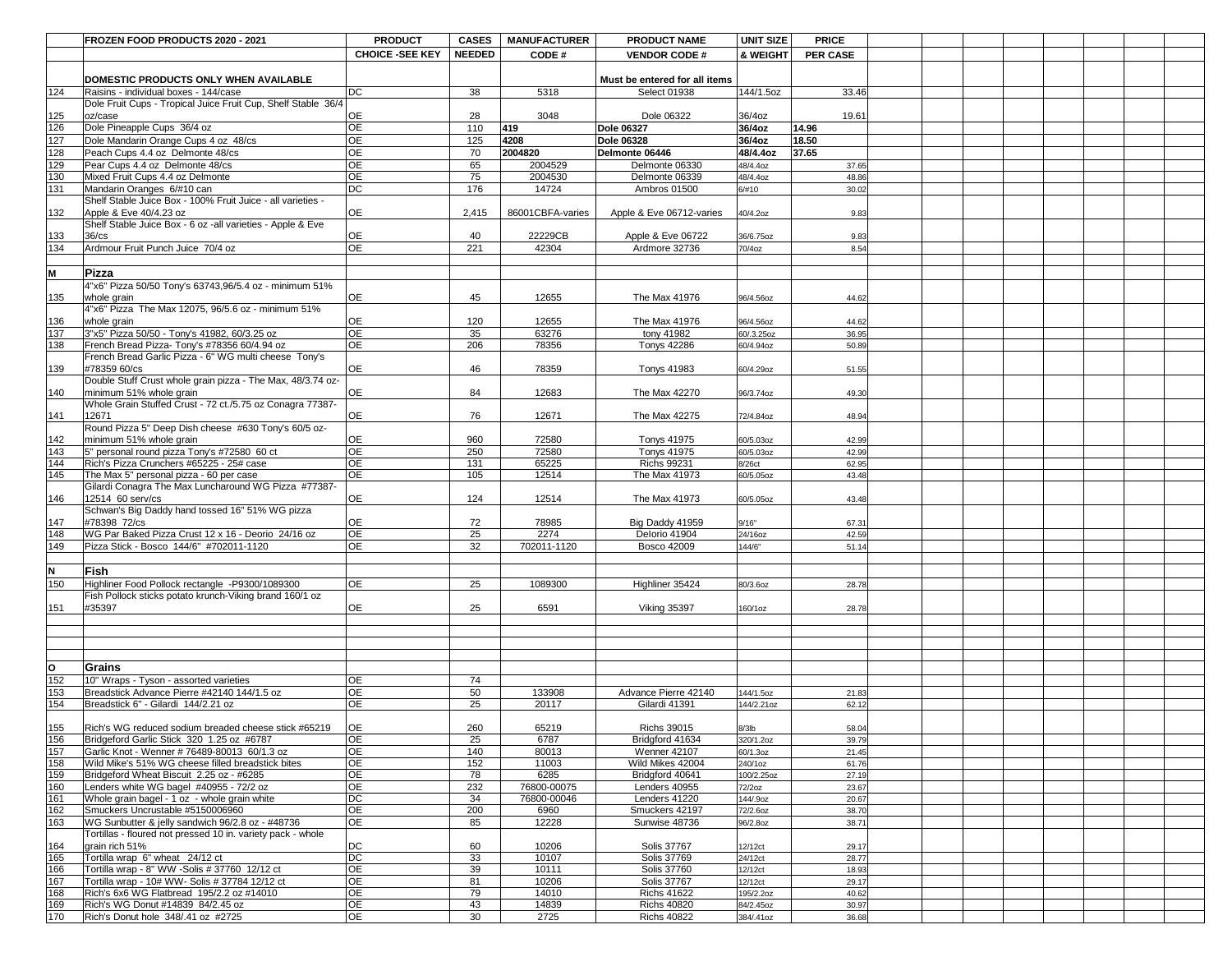|                          | <b>FROZEN FOOD PRODUCTS 2020 - 2021</b>                                                                       | <b>PRODUCT</b>               | <b>CASES</b>  | <b>MANUFACTURER</b>     | <b>PRODUCT NAME</b>                        | <b>UNIT SIZE</b>       | <b>PRICE</b>         |  |  |  |
|--------------------------|---------------------------------------------------------------------------------------------------------------|------------------------------|---------------|-------------------------|--------------------------------------------|------------------------|----------------------|--|--|--|
|                          |                                                                                                               | <b>CHOICE -SEE KEY</b>       | <b>NEEDED</b> | CODE#                   | <b>VENDOR CODE#</b>                        | <b>&amp; WEIGHT</b>    | <b>PER CASE</b>      |  |  |  |
|                          |                                                                                                               |                              |               |                         |                                            |                        |                      |  |  |  |
|                          | DOMESTIC PRODUCTS ONLY WHEN AVAILABLE                                                                         |                              |               |                         | Must be entered for all items              |                        |                      |  |  |  |
| 171                      | Calzone rounds - Rich's 7 in.                                                                                 | <b>OE</b>                    | 25            | 16387                   | <b>Richs 41408</b>                         | 96/5.5oz               | 46.85                |  |  |  |
| 172                      | Taco Boat - 200 ct - code 20610                                                                               | $\overline{DC}$              | 42            | 1011                    | Smokewood 20610                            | 1/200ct                | 55.42                |  |  |  |
|                          | Muffins 1.8 oz - wrapped - all varieties - Muffintown - 51%                                                   |                              |               |                         |                                            |                        |                      |  |  |  |
| 173                      | whole grain rich<br>Muffins 3 oz - wrapped - all varieties - Muffintown - 51%                                 | <b>OE</b>                    | 404           | 42670-varies            | Muffintown 41019-varies                    | 72/1.8oz               | 15.54                |  |  |  |
| 174                      | whole grain rich                                                                                              | <b>OE</b>                    | 265           | 06661-varies            | Muffintown 41544-varies                    | 48/3.6oz               | 21.77                |  |  |  |
| 175                      | Pillsbury mini muffins assorted 104/1.6 oz                                                                    | <b>OE</b>                    | 40            |                         |                                            |                        | Disc by Manufacturer |  |  |  |
| 176                      | Muffin top, blueberry Smart Choice, IW 48/3.1 oz                                                              | <b>OE</b>                    | 25            | 01661-varies            | Muffintown 41038                           | 48/3.1oz               | 16.50                |  |  |  |
| 177                      | Pillsbury Mini Cinnis Pastry rolls 72/2.29 oz                                                                 | <b>OE</b>                    | 295           | 33686                   | Pillsbury 41755                            | 72/2.29oz              | 31.62                |  |  |  |
| 178                      | Hadley WW IW cinnamon roll 36/2.7 oz. #40824                                                                  | <b>OE</b>                    | 321           | 375IW                   | Hadley 40824                               | 36/2.7oz               | 13.35                |  |  |  |
| 179                      | Cinnamon Roll Dough 2.25 oz/ 160 ct                                                                           | $\overline{DC}$              | 25            | 6718                    | Bridgford 41618                            | 160/2.25oz             | 39.30                |  |  |  |
| 180                      | Croissant WG 144/2.2 oz. - #40818                                                                             | $\overline{DC}$<br><b>OE</b> | 291           | 139                     | Hadley 40818                               | 144/2.2oz              | 39.34                |  |  |  |
| 181                      | Apple and Strawberry Delights - Fieldstone 128/1.4 oz<br>Sky Blue Whole Wheat Breakfast Bun (51% whole wheat) |                              | 29            | 09823/5                 | Fieldstone 11022/3                         | 128/1.4oz              | 29.43                |  |  |  |
| 182                      | #WWB5160                                                                                                      | <b>OE</b>                    | 181           | <b>WWB5160</b>          | Sky Blue 42217                             | 60/2.6oz               | 28.38                |  |  |  |
|                          | Sky Blue Honey Wheat Breakfast Bar (51% whole wheat)                                                          |                              |               |                         |                                            |                        |                      |  |  |  |
| 183                      | 72/case 2.5 oz #HWB5172                                                                                       | <b>OE</b>                    | 125           | <b>HWB5172</b>          | <b>Sky Blue 42218</b>                      | 72/2.80Z               | 33.08                |  |  |  |
| 184                      | Sky Blue bakery chocolate chip muffin 1G - 96/1.6 oz                                                          | <b>OE</b>                    | 27            | 196                     | sky blue 196                               | 96/1.6oz               | 18.97                |  |  |  |
|                          |                                                                                                               |                              |               |                         |                                            |                        |                      |  |  |  |
| 185                      | Sky Blue bakery strawberry muffin 2G - #41088-48/3.2 oz                                                       | <b>OE</b>                    | 47            | WMSTBN248               | <b>Sky Blue 41088</b>                      | 48/3.2oz               | 19.96                |  |  |  |
|                          | Sky Blue bakery chocolate chip muffin 2G - #41087- 48/3.2                                                     | <b>OE</b>                    | 75            | WMCHCH248               |                                            |                        |                      |  |  |  |
| 186<br>187               | loz<br>Sky Blue cinnamon crumb cake 72/3 oz #41086                                                            | <b>OE</b>                    | 180           | <b>CRC272</b>           | Sky Blue 41087<br>Sky Blue 41086           | 48/3.2oz<br>72/3oz     | 19.96<br>30.74       |  |  |  |
| 188                      | Sky Blue cinnamon swirl - 1 pk 160/1 oz                                                                       | <b>OE</b>                    | 150           | 1160                    | sky blue 1160                              | 160/1oz                | 29.98                |  |  |  |
| 189                      | Sky Blue WG Pumpkin slice 70/3.4 oz                                                                           | <b>OE</b>                    | 94            | 6075                    | Super Bakery 40803                         | 70/3.4oz               | 42.19                |  |  |  |
| 190                      | Sky Blue mixed berry slice #41085 70/3.4 oz                                                                   | <b>OE</b>                    | 170           | 6073                    | Super Bakery 40806                         | 70/3.4oz               | 42.16                |  |  |  |
| 191                      | Soft Pretzel WG J&J #42228 100/2.2 oz                                                                         | OE                           | 137           | 30110                   | J&J 42228                                  | 100/2.2oz              | 21.55                |  |  |  |
| 192                      | J & J Cheese pretzel 50/case 2.5 oz                                                                           | <b>OE</b>                    | 25            | 31190                   | J&J 42230                                  | 50/3.3oz               | 33.04                |  |  |  |
| 193                      | White All Purpose Flour 50#                                                                                   | $\overline{DC}$              | 29            | 5110485                 | Imperial 12148                             | $1/50$ lb              | 15.00                |  |  |  |
| 194<br>195               | Spanish Rice Mix<br>Minh Vegetable Fried Rice                                                                 | DC<br><b>OE</b>              | 30<br>30      | 5017<br>69074           | Near East 14735<br>Minh 25936              | 6/36oz<br>$6/5$ lb     | 24.05<br>62.20       |  |  |  |
| 196                      | Uncle Ben's brown rice 25# bag - man code 12111                                                               | <b>OE</b>                    | 25            | R2PX25QCO               | Producers 14659                            | $1/25$ lb              | 20.34                |  |  |  |
| 197                      | Tasty Brand Onion rings #99678 - 178/2.69 oz                                                                  | <b>OE</b>                    | 70            | 33504                   | Tasty Brands 99678                         | 178/2.69oz             | 61.96                |  |  |  |
| 198                      | Pancakes 144 ct. - whole grain rich                                                                           | DC                           | 170           | 43582                   | Aunt Jemima 41473                          | 144/1.14oz             | 24.16                |  |  |  |
| 199                      | Pancakes - Bakecrafters 144/1.3 oz                                                                            | <b>OE</b>                    | 67            | 1475                    | Bake Crafter 43648                         | 144/1.3oz              | 22.16                |  |  |  |
| 200                      | Pillsbury mini pancakes assorted 72/3.1 oz                                                                    | <b>OE</b>                    | 297           | 37732/1                 | <b>Pillsbury 41485/6</b>                   | 72/3.1oz               | 34.07                |  |  |  |
| 201                      | Richs WG French Toast Stick 12/2# #37720                                                                      | <b>OE</b>                    | 120           | 37720                   | <b>Richs 42003</b>                         | $12/2$ lb              | 38.78                |  |  |  |
| $\frac{202}{203}$        | French Toast - Michael Foods # 8505                                                                           | OE                           | 25            | 75016                   | Michael 41482                              | 100/2.6oz              | 38.29                |  |  |  |
| 204                      | Bakecrafters TX Toast #43652 - 120/1.3 oz<br>Waffles Bulk #43651 144/1.3 oz - Bake Crafters                   | <b>OE</b><br><b>OE</b>       | 375<br>106    | 1605<br>1453            | Bake Crafter 43652<br>Bake Crafter 43651   | 120/1.3oz<br>144/1.3oz | 23.35<br>18.79       |  |  |  |
| 205                      | Blueberry Waffle - WG -Pillsbury # 41484 72/2.3 oz                                                            | <b>OE</b>                    | 25            | 32264                   | Pillsbury 41484                            | 72/2.3oz               | 34.40                |  |  |  |
| 206                      | WG Waffle sticks - Krustaez 9/24 ct                                                                           | <b>OE</b>                    | 77            | 40333                   | Krusteaz 41704                             | 9/24ct                 | 40.10                |  |  |  |
| 207                      | Whole Grain 2 pack cracker - Honey Graham                                                                     | $\overline{DC}$              | 149           | 1368                    | Honeymaid 11240                            | 200/2pk                | 14.50                |  |  |  |
| 208                      | <b>Chortles</b>                                                                                               | DC                           | 50            | 00003                   | Chortles 11262                             | 100/.92oz              | 24.68                |  |  |  |
| 209                      | MJM WG Cracker #11606 100/2 oz                                                                                | <b>OE</b>                    | 194           | 781100                  | MJM 11606                                  | 100/2oz                | 29.41                |  |  |  |
| 210                      | Cheerio bars - all varieties 96 ct                                                                            | <b>OE</b>                    | 191           | 31912-varies            | G Mills 10150-varies                       | 96/1.4oz               | 28.11                |  |  |  |
| $\overline{211}$<br>212  | Cocoa Krisp WG Bar - Kellogg - 96/1.34 oz.                                                                    | <b>OE</b><br><b>OE</b>       | 142           | 91612                   | Kellogg 10144                              | 96/1.4oz               | 32.23                |  |  |  |
| 213                      | Trix bar<br>Cinnamon Toast Crunch Bar 96/1.4 oz - #10134                                                      | <b>OE</b>                    | 25<br>190     | 31915<br>45576          | G Mills 10116<br>G Mills 10134             | 96/1.4oz<br>96/1.4oz   | 31.88<br>28.11       |  |  |  |
| 214                      | Nutra Grain Bars 48/case - all varieties                                                                      | <b>OE</b>                    | 678           | 35645-varies            | Kellogg 10102-varies                       | 48/1.3oz               | 24.22                |  |  |  |
| 215                      | BeneFIT Breakfast Bar - Oatmeal Raisin-2.5/48 per case                                                        | <b>OE</b>                    | 114           | 40400                   | Benefit 42188                              | 48/2.5oz               | 25.64                |  |  |  |
|                          |                                                                                                               |                              |               |                         |                                            |                        |                      |  |  |  |
| 216                      | BeneFIT Breakfast Bar - Banana Chocolate - 2.5/48 per case   OE                                               |                              | 116           | 40402                   | Benefit 42210                              | 48/2.5oz               | 25.64                |  |  |  |
| 217                      | BeneFIT Breakfast Bar- Oatmeal Chocolate Chip-2.5/48                                                          | <b>OE</b>                    | 559           | 40401                   | Benefit 42213                              | 48/2.5oz               | 27.36                |  |  |  |
| 218                      | BeneFIT Breakfast Bar - Apple Cinnamon -2.5/48                                                                | <b>OE</b>                    | 89            | 40403                   | Benefit 42212                              | 48/2.5oz               | 25.64                |  |  |  |
| 219<br>220               | BeneFIT Breakfast Bar - Cocoa Chip 2.5/48<br>Ultimate breakfast round -all varieties                          | <b>OE</b><br><b>DC</b>       | 36<br>120     | 40406<br>7816           | Benefit 41039<br><b>Richs 42201</b>        | 48/2.5oz<br>140/2.5oz  | 26.53<br>44.35       |  |  |  |
|                          | Betty Crocker Oatmeal Bars (Double Choc, Choc Chip) 1.24                                                      |                              |               |                         |                                            |                        |                      |  |  |  |
| 221                      | oz./144                                                                                                       | <b>OE</b>                    | 60            | 45566/45977             | Betty Crocker 24916/9                      | 144/1.24oz             | 43.23                |  |  |  |
|                          |                                                                                                               |                              |               |                         |                                            |                        |                      |  |  |  |
| 222                      | U& J Benefit Breakfast/Snack Bar 96/1.25 oz. -all varieties                                                   | OE                           | 25            |                         |                                            |                        | Disc by Manufacturer |  |  |  |
|                          | Land O Lakes 25% RS,50% RF WG Macaroni & Cheese                                                               |                              |               |                         |                                            |                        |                      |  |  |  |
| 223                      | $\#43274$ 6/5# bags                                                                                           | OE                           | 25            | 43274                   | Land O Lakes 98613                         | $6/5$ lb               | 65.85                |  |  |  |
|                          |                                                                                                               |                              |               |                         |                                            |                        |                      |  |  |  |
| $\frac{224}{225}$<br>225 | White whole grain Pasta - all varieties - 20# bag - JM Swank   OE                                             |                              | 70            | 92010-varies            | Dakota 14154-varies                        | $2/10$ lb              | 15.98                |  |  |  |
|                          | <b>WG Pasta - Barilla - all varieties</b><br> WG Lasagna roll ups - Tasty Brands 110/4.3 oz. -#98757          | <b>OE</b><br><b>OE</b>       | 288<br>55     | 13341-varies<br>00801WG | Barilla 14324-varies<br>Tasty Brands 98757 | $2/10$ lb<br>110/4.3oz | 18.85<br>78.57       |  |  |  |
| 227                      | Chow Mein Noodles 6/10 #14300                                                                                 | DC                           | 31            | 12620                   | <b>Lachoy 14300</b>                        | 6/#10                  | 27.67                |  |  |  |
| 228                      | Super bakery Banana bread 3.4 oz. WG IW = 2 grain                                                             | <b>OE</b>                    | 191           | 6071                    | Super Bakery 40801                         | 70/3.4oz               | 38.85                |  |  |  |
| 229                      | Super bakery Chocolate Bread                                                                                  | <b>OE</b>                    | 35            | 6076                    | Super Bakery 98140                         | 70/3.4oz               | 39.70                |  |  |  |
| 230                      | Croutons Bulk #24891 4/2.5# - Marzetti                                                                        | <b>OE</b>                    | 63            | 85360                   | Marzetti 24891                             | $4/2.5$ lb             | 20.30                |  |  |  |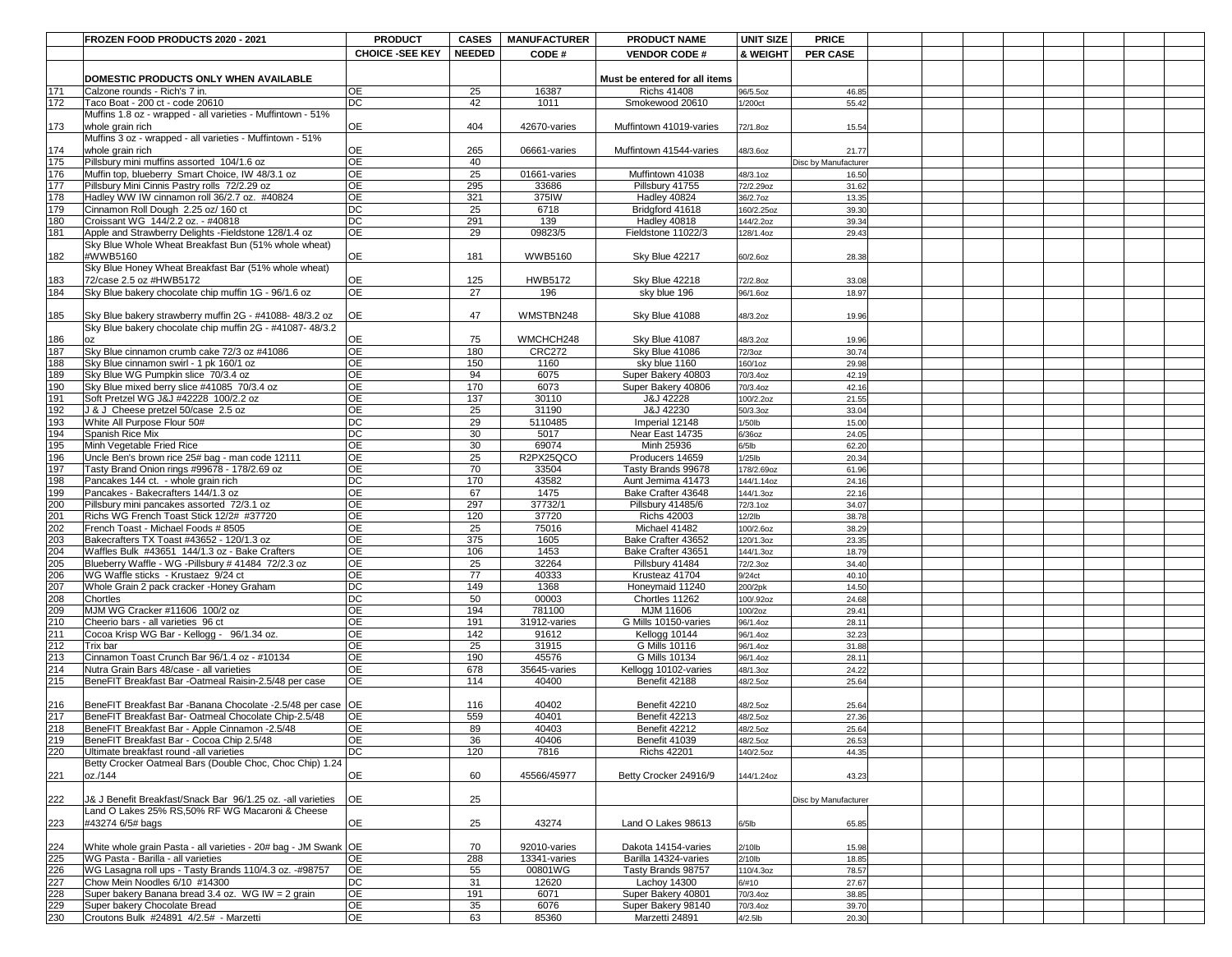|                   | <b>FROZEN FOOD PRODUCTS 2020 - 2021</b>                                                                      | <b>PRODUCT</b>         | <b>CASES</b>  | <b>MANUFACTURER</b>          | <b>PRODUCT NAME</b>                          | UNIT SIZE           | <b>PRICE</b>    |  |  |  |
|-------------------|--------------------------------------------------------------------------------------------------------------|------------------------|---------------|------------------------------|----------------------------------------------|---------------------|-----------------|--|--|--|
|                   |                                                                                                              | <b>CHOICE -SEE KEY</b> | <b>NEEDED</b> | CODE#                        | <b>VENDOR CODE#</b>                          | <b>&amp; WEIGHT</b> | <b>PER CASE</b> |  |  |  |
|                   | DOMESTIC PRODUCTS ONLY WHEN AVAILABLE                                                                        |                        |               |                              | Must be entered for all items                |                     |                 |  |  |  |
| 231               | Granola - bulk #09809 MOM Brand                                                                              | <b>OE</b>              | 52            | 7485                         | <b>MOM 09809</b>                             | 4/50oz              | 37.92           |  |  |  |
|                   | Granola - 150/1.25 oz.                                                                                       | $\overline{DC}$        | 122           | 03221N                       | <b>Gavins 11598</b>                          | 192/1oz             | 43.20           |  |  |  |
| 232<br>233<br>234 | <b>Cornbread Mix</b>                                                                                         | <b>DC</b>              | 25            | 744-2135                     | Cont Mills 13115                             | $6/5$ lb            | 25.53           |  |  |  |
|                   | WG Garlic toast - Bakecrafters 120/1.3 oz.                                                                   | <b>OE</b>              | 195           | 1605                         | Bake Crafter 43652                           | 120/1.3oz           | 33.54           |  |  |  |
| lP.               | <b>Cookie Dough/Desserts</b>                                                                                 |                        |               |                              |                                              |                     |                 |  |  |  |
|                   | Otis Spunkmeyer cookie- Carnival 1 oz. reduced fat- 100                                                      |                        |               |                              |                                              |                     |                 |  |  |  |
| 235               | calorie                                                                                                      | <b>OE</b>              | 25            | 55678                        | Otis 41781                                   | 384/1oz             | 56.47           |  |  |  |
| 236               | Pudding - 150 calories - Chocolate 6/10# - no trans fat                                                      | DC                     | 37            | FFPDR2801                    | Lucky Leaf 15841                             | 6/#10               | 31.05           |  |  |  |
| 237               | Assorted Bonzers RF WG IW Cookies 72/1.5 oz.                                                                 | <b>OE</b>              | 161           | 75301-varies                 | Bonzer 98115-varies                          | 72/1.5oz            | 19.99           |  |  |  |
| 238               | Sherbet Cups 96 ct./4 oz.                                                                                    | <b>DC</b>              | 39            | 48443                        | <b>J&amp;J 32836-varies</b>                  | 96/4.4oz            | 30.49           |  |  |  |
|                   |                                                                                                              |                        |               |                              |                                              |                     |                 |  |  |  |
| Q                 | <b>Gluten Free</b>                                                                                           |                        |               |                              |                                              |                     |                 |  |  |  |
| 239               | Gluten Free Hamburger roll - 4" - 24 count                                                                   | DC                     | 34            | 69899780644                  | <b>Udi 98098</b>                             | 24/3.2oz            | 31.33           |  |  |  |
|                   |                                                                                                              |                        |               |                              |                                              |                     |                 |  |  |  |
| R.                | <b>Cheese</b>                                                                                                |                        |               |                              |                                              |                     |                 |  |  |  |
| 240               | Gilardi Conagra WG Max Stix #77387-12685 192/cs                                                              | <b>OE</b>              | 185           | 12685                        | The Max 41977                                | 192/1.93oz          | 54.43           |  |  |  |
| 241<br>242        | Cream Cheese - IW #39744 100/1 oz. Green Mountain<br>Parmesan Cheese IW #29404 200/3.5 g                     | <b>OE</b><br><b>DC</b> | 579<br>30     | 15701<br>58836               | Smithfield 39747<br><b>Bella 29404</b>       | 100/1oz<br>200/3.5g | 19.95<br>14.90  |  |  |  |
| 243               | Shredded parmesan cheese 5 lb. #33701                                                                        | $\overline{DC}$        | 55            | 440                          | <b>Cucina 29311</b>                          | $2/5$ lb            | 47.96           |  |  |  |
| 244               | Shredded mild cheddar cheese 4/#5 Land O Lakes                                                               | <b>OE</b>              | 147           | 41749                        | Land O Lakes 99952                           | $4/5$ lb            | 52.33           |  |  |  |
| 245               | Reduced fat Land O Lakes Cheese Cubes 200/10 oz.                                                             | <b>OE</b>              | 80            | 44113                        | Land O Lakes 29814                           | 200/1oz             | 60.30           |  |  |  |
|                   | Light mozzarella string cheese portions 168/1 oz. #59703                                                     |                        |               |                              |                                              |                     |                 |  |  |  |
| 246               | Land O Lakes                                                                                                 | <b>OE</b>              | 450           | 59703                        | Land O Lakes 98614                           | 168/1oz             | 36.35           |  |  |  |
|                   | Mozzarella cheese stick -Bongards # 29855 168/1 oz. -non                                                     |                        |               |                              |                                              |                     |                 |  |  |  |
| 247               | LF.                                                                                                          | <b>OE</b>              | 25            | 402951                       | Bongard 29855                                | 168/1oz             | 40.56           |  |  |  |
|                   |                                                                                                              |                        |               |                              |                                              |                     |                 |  |  |  |
| ls.               | <b>Eggs/Vegetarian</b>                                                                                       |                        |               |                              |                                              |                     |                 |  |  |  |
|                   | Sunny Fresh Colby cheese omelet 225/2.1 oz. - code 40176   OE                                                |                        | 25            | 40176                        | Sunny Fresh 98658                            | 225/2.1oz           | 78.54           |  |  |  |
| 248               |                                                                                                              |                        |               |                              |                                              |                     |                 |  |  |  |
|                   | Sunny Fresh grilled egg patties - 369/1.25 oz. - code 40710   OE                                             |                        | 25            | 40710                        | Sunny Fresh 98648                            | 369/1.25oz          | 54.45           |  |  |  |
| 249<br>250        | Minh Vegetarian Eggroll #39327 - 130/3.1 oz.                                                                 | <b>OE</b>              | 37            | 66048                        | Minh 39327                                   | 130/3.1oz           | 63.12           |  |  |  |
| 251               | Hard Cooked Eggs - Michael Foods #85018                                                                      | <b>OE</b>              | 49            | 85018                        | Michael 30502                                | 12/12ct             | 34.64           |  |  |  |
| 252               | Cheddar Omelet - Michael Foods # 85037                                                                       | <b>OE</b>              | 40            | 85037                        | Michael 35646                                | 144/2oz             | 59.96           |  |  |  |
|                   |                                                                                                              |                        |               |                              |                                              |                     |                 |  |  |  |
| $\mathsf T$       | Cereal - Minimum Whole Grain of 51%                                                                          |                        |               |                              |                                              |                     |                 |  |  |  |
| 253               | 96 Bowl Pack - General Mills Cereal -all varieties                                                           | <b>OE</b>              | 2,259         | 31879-varies                 | G Mills 09701-varies                         | 96ct                | 24.65           |  |  |  |
|                   | General Mills Low Sugar cereal-all varieties- specify size                                                   | <b>OE</b><br><b>OE</b> | 107           | 29444-varies                 | G Mills 09709-varies                         | 96ct                | 24.65           |  |  |  |
| $\frac{254}{255}$ | 96 Bowl Pack - Kellogg's Cereal - all varieties<br>Kellogg's Low Sugar cereal - all varieties - specify size | <b>OE</b>              | 2,032<br>407  | 04996-varies<br>78788-varies | Kellogg 09780-varies<br>Kellogg 09765-varies | 96ct<br>96ct        | 28.67<br>28.67  |  |  |  |
| $\overline{257}$  | Maltomeal Cereals - single - all flavors                                                                     | <b>OE</b>              | 120           | 27176-varies                 | Post/MOM 09628-varies                        | 96ct                | 22.45           |  |  |  |
| 258               | Bulk Cereal - all varieties - 4 bags/case                                                                    | $\overline{DC}$        | 50            | 11965-varies                 | G Mills 10245-varies                         | varies              | 35.19           |  |  |  |
|                   |                                                                                                              |                        |               |                              |                                              |                     |                 |  |  |  |
| U                 | <b>Miscellaneous</b>                                                                                         |                        |               |                              |                                              |                     |                 |  |  |  |
| 259               | Laundry Detergent 100 oz.                                                                                    | <b>DC</b>              | 47            | 475390                       | Tide 52942                                   | 4/100oz             | 64.95           |  |  |  |
|                   |                                                                                                              |                        |               |                              |                                              |                     |                 |  |  |  |
| IV.               | Yogurt/Dairy                                                                                                 |                        |               |                              |                                              |                     |                 |  |  |  |
| 260<br>261        | Yogurt 4 oz. assorted flavors                                                                                | <b>DC</b>              | 41,315        | 9819-varies                  | Upstate 30519-varies                         | 48/4oz              | 13.75           |  |  |  |
|                   | Yogurt 8 oz. individual - assorted flavors                                                                   | $\overline{DC}$        | 50            | 9831                         | Upstate 9831                                 | 12/8oz              | 7.62            |  |  |  |
| 262<br>263<br>264 | Yogurt - plain 32 ounce                                                                                      | $\overline{DC}$        | 60            | 5000                         | Stonyfield 30538                             | 6/32oz              | 27.00           |  |  |  |
|                   | Yogurt 5# container - 4/case - All Varieties                                                                 | <b>DC</b>              | 1,200         | 9886-varies                  | Upstate 30585-varies                         | $4/5$ lb            | 20.92           |  |  |  |
| 265               | Parfait Yogurt Bulk #30576 6/#4 PCH Yoplait<br>Danimals 4 oz. yogurt                                         | <b>OE</b><br><b>OE</b> | 42<br>326     | 16632<br>2731-varies         | Yoplait 30576<br>Dannon 30543-varies         | $6/4$ lb<br>48/4oz  | 34.15<br>11.56  |  |  |  |
| 266               | Trix 4 oz. yogurt                                                                                            | <b>OE</b>              | 333           | 17726-varies                 | Trix 30512-varies                            | 48/4oz              | 12.92           |  |  |  |
|                   | Hershey's Shelf Stable UHT Milk 1% White Milk 8 oz. - 27/8                                                   |                        |               |                              |                                              |                     |                 |  |  |  |
| 267               | IOZ.                                                                                                         | <b>OE</b>              | 48            | 830411                       | Dairy Pure 16797                             | 27/8oz              | 13.51           |  |  |  |
|                   | Hershey's Shelf Stable UHT Milk FF Chocolate 8 oz. - 27/8                                                    |                        |               |                              |                                              |                     |                 |  |  |  |
| 268<br>269        | lOZ.                                                                                                         | <b>OE</b>              | 400           | 6000990                      | TruMoo 16799                                 | 27/8oz              | 13.99           |  |  |  |
|                   | Whip Topping non dairy - Rich's 12/1# bag                                                                    | <b>OE</b>              | 83            | 2559                         | <b>Richs 30440</b>                           | 12/16oz             | 34.55           |  |  |  |
| 270               | Blue Bunny ice cream sandwich 4/24/3 oz. #<br>1007064001780                                                  | <b>OE</b>              | 32            | 1169624                      | Blue Bunny 31876                             | 4/24ct              | 36.29           |  |  |  |
| 271               | Luigi Sorbet BI raspberry 96/4 oz. B25 #48443                                                                | <b>OE</b>              | 58            | 48443                        | J&J 32836                                    | 96/4.4oz            | 30.49           |  |  |  |
|                   |                                                                                                              |                        |               |                              |                                              |                     |                 |  |  |  |
| lW                | <b>Butter</b>                                                                                                |                        |               |                              |                                              |                     |                 |  |  |  |
| 272               | Margarine Butter Blend 30/1#                                                                                 | DC                     | 121           | 5023939                      | <b>Bunge 30120</b>                           | 30/1lb              | 29.23           |  |  |  |
| 273               | Margarine cups 600 count - Promise                                                                           | <b>OE</b>              | 31            | 17339SBN                     | Smart Balance 98016                          | 600/5g              | 20.04           |  |  |  |
| 274               | <b>WOW Butter 2/4# Wow Butter Foods</b>                                                                      | <b>OE</b>              | 90            | 40100                        | Wowbutter 23862                              | $2/4.4$ lb          | 21.90           |  |  |  |
| 275               | WOW Butter 100/1.1 oz. Wow Butter Foods                                                                      | OE                     | 39            | 10920                        | Wowbutter 23866                              | 100/1.1oz           | 27.40           |  |  |  |
|                   |                                                                                                              |                        |               |                              |                                              |                     |                 |  |  |  |